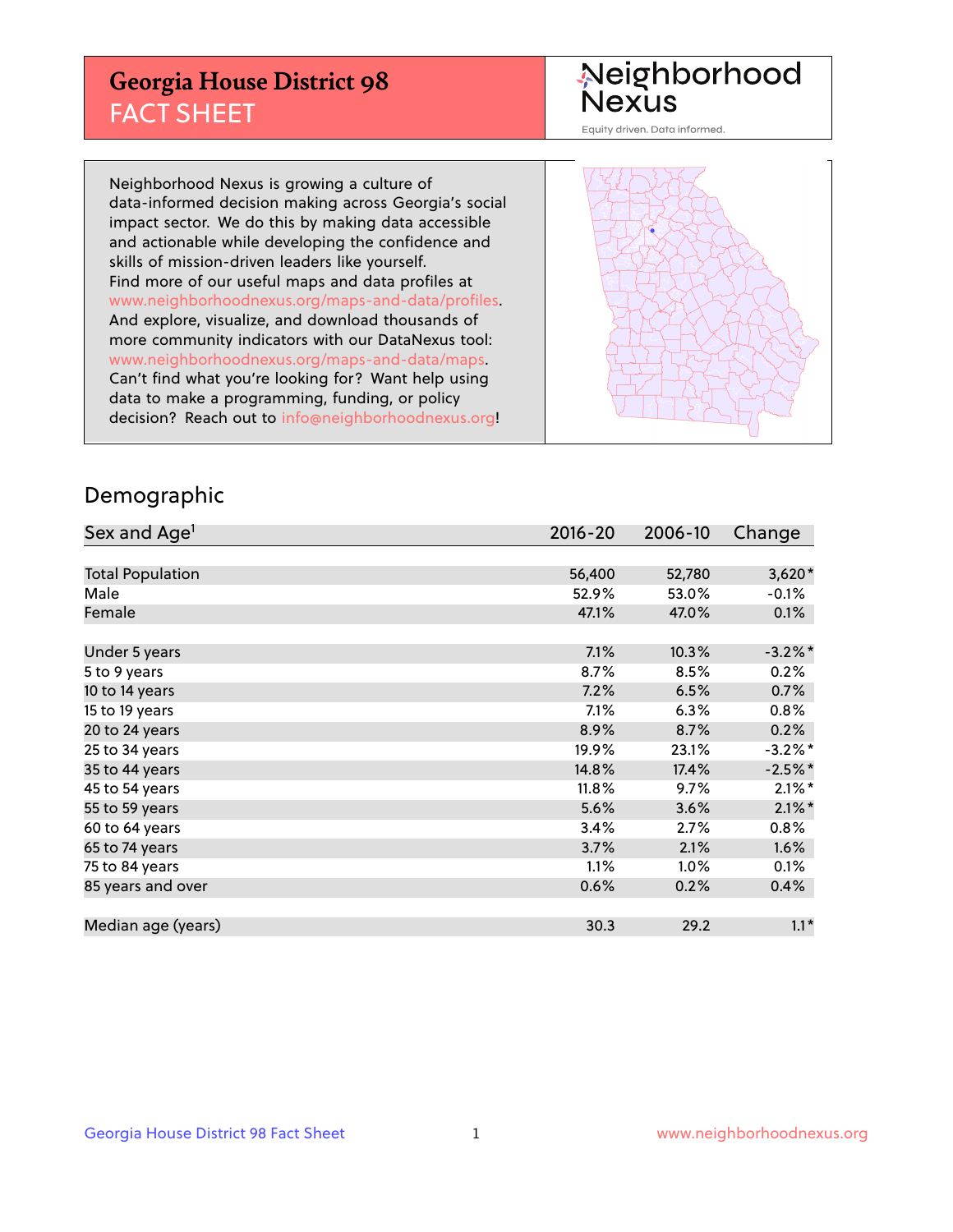## Demographic, continued...

| Race <sup>2</sup>                                            | $2016 - 20$ | 2006-10 | Change     |
|--------------------------------------------------------------|-------------|---------|------------|
| <b>Total population</b>                                      | 56,400      | 52,780  | $3,620*$   |
| One race                                                     | 92.9%       | 97.9%   | $-4.9%$ *  |
| White                                                        | 30.6%       | 31.4%   | $-0.8%$    |
| <b>Black or African American</b>                             | 18.7%       | 21.1%   | $-2.5%$    |
| American Indian and Alaska Native                            | 0.2%        | 0.4%    | $-0.3%$    |
| Asian                                                        | 12.6%       | 10.2%   | $2.4\%$ *  |
| Native Hawaiian and Other Pacific Islander                   | 0.0%        | 0.1%    | $-0.1%$    |
| Some other race                                              | 30.9%       | 34.6%   | $-3.7%$    |
| Two or more races                                            | 7.1%        | 2.1%    | 4.9%*      |
| Race alone or in combination with other race(s) <sup>3</sup> | $2016 - 20$ | 2006-10 | Change     |
| Total population                                             | 56,400      | 52,780  | $3,620*$   |
| White                                                        | 36.0%       | 32.8%   | 3.3%       |
| <b>Black or African American</b>                             | 21.3%       | 22.5%   | $-1.1%$    |
| American Indian and Alaska Native                            | 0.5%        | 0.8%    | $-0.2%$    |
| Asian                                                        | 13.2%       | 10.7%   | $2.5\%$ *  |
| Native Hawaiian and Other Pacific Islander                   | 0.3%        | 0.2%    | 0.1%       |
| Some other race                                              | 36.3%       | 35.4%   | 0.9%       |
| Hispanic or Latino and Race <sup>4</sup>                     | $2016 - 20$ | 2006-10 | Change     |
| <b>Total population</b>                                      | 56,400      | 52,780  | $3,620*$   |
| Hispanic or Latino (of any race)                             | 58.0%       | 54.4%   | 3.6%       |
| Not Hispanic or Latino                                       | 42.0%       | 45.6%   | $-3.6\%$ * |
| White alone                                                  | 9.8%        | 13.8%   | $-3.9\%$ * |
| <b>Black or African American alone</b>                       | 17.8%       | 20.7%   | $-2.9%$    |
| American Indian and Alaska Native alone                      | 0.1%        | 0.1%    | $-0.0%$    |
| Asian alone                                                  | 12.6%       | 10.0%   | $2.5%$ *   |
| Native Hawaiian and Other Pacific Islander alone             | 0.0%        | 0.1%    | $-0.1%$    |
| Some other race alone                                        | 0.3%        | 0.1%    | 0.2%       |
| Two or more races                                            | 1.5%        | 0.8%    | 0.7%       |
| U.S. Citizenship Status <sup>5</sup>                         | $2016 - 20$ | 2006-10 | Change     |
| Foreign-born population                                      | 24,759      | 25,998  | $-1,239$   |
| Naturalized U.S. citizen                                     | 26.5%       | 18.4%   | $8.1\%$ *  |
| Not a U.S. citizen                                           | 73.5%       | 81.6%   | $-8.1\%$ * |
|                                                              |             |         |            |
| Citizen, Voting Age Population <sup>6</sup>                  | $2016 - 20$ | 2006-10 | Change     |
| Citizen, 18 and over population                              | 23,998      | 18,141  | 5,857*     |
| Male                                                         | 50.0%       | 46.6%   | 3.5%       |
| Female                                                       | 50.0%       | 53.4%   | $-3.5%$    |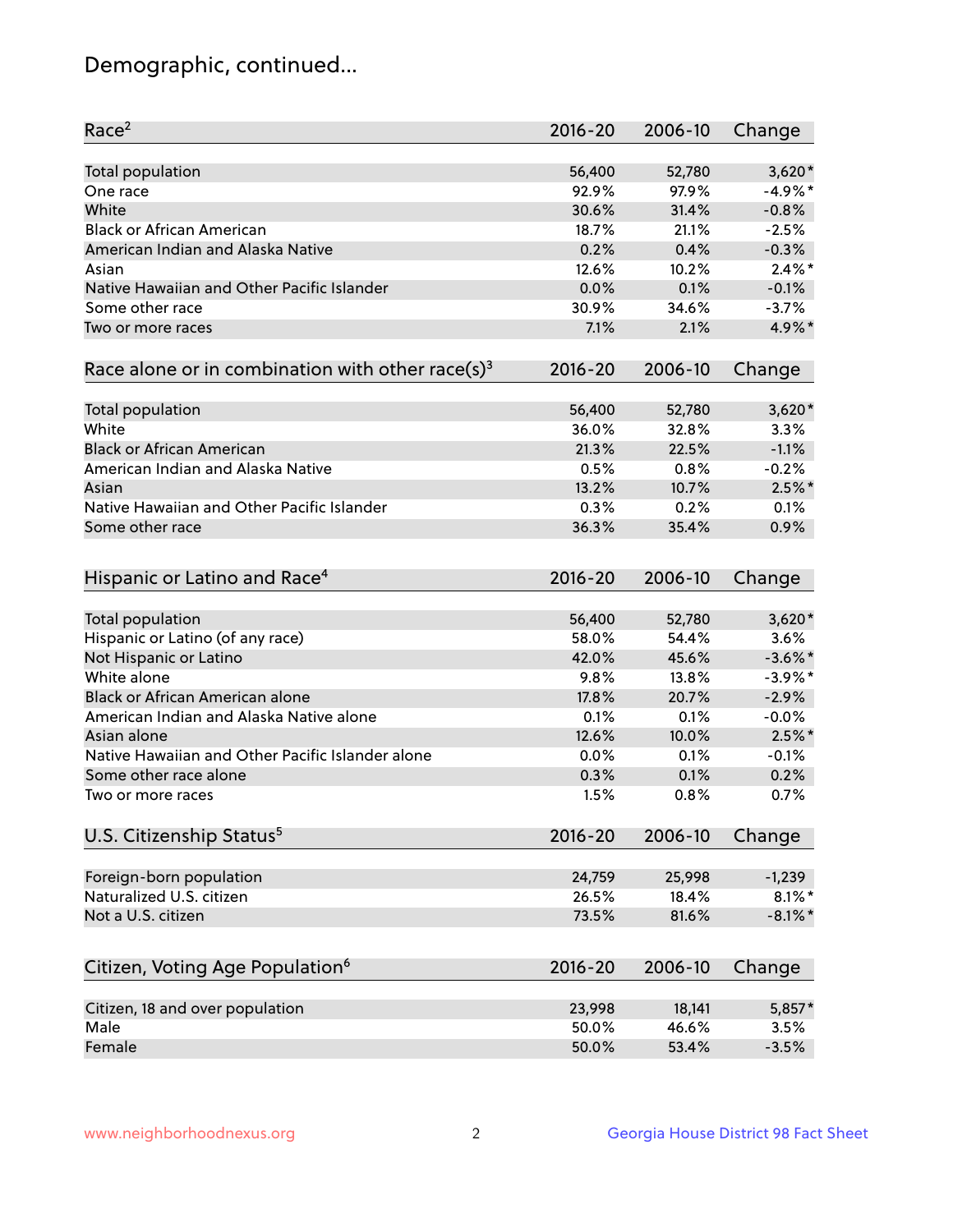#### Economic

| Income <sup>7</sup>                                 | $2016 - 20$ | 2006-10 | Change    |
|-----------------------------------------------------|-------------|---------|-----------|
|                                                     |             |         |           |
| All households                                      | 19,334      | 16,948  | 2,386*    |
| Less than \$10,000                                  | 5.0%        | 6.1%    | $-1.1%$   |
| \$10,000 to \$14,999                                | 3.2%        | 5.8%    | $-2.7%$ * |
| \$15,000 to \$24,999                                | 13.7%       | 14.3%   | $-0.6%$   |
| \$25,000 to \$34,999                                | 15.6%       | 17.2%   | $-1.6%$   |
| \$35,000 to \$49,999                                | 16.2%       | 19.2%   | $-3.0%$   |
| \$50,000 to \$74,999                                | 23.3%       | 20.9%   | 2.4%      |
| \$75,000 to \$99,999                                | 10.8%       | 8.6%    | 2.2%      |
| \$100,000 to \$149,999                              | 9.0%        | 5.8%    | $3.2\%$ * |
| \$150,000 to \$199,999                              | 2.1%        | 1.2%    | 1.0%      |
| \$200,000 or more                                   | 1.0%        | 0.8%    | 0.2%      |
| Median household income (dollars)                   | 45,845      | 40,250  | 5,596*    |
| Mean household income (dollars)                     | 55,764      | 48,351  | $7,412*$  |
| With earnings                                       | 90.0%       | 93.4%   | $-3.5%$ * |
| Mean earnings (dollars)                             | 56,122      | 48,145  | 7,977*    |
| <b>With Social Security</b>                         | 14.2%       | 7.7%    | $6.5%$ *  |
| Mean Social Security income (dollars)               | 14,782      | 13,360  | 1,422     |
| With retirement income                              | 5.9%        | 5.7%    | 0.2%      |
| Mean retirement income (dollars)                    | 16,050      | 19,288  | $-3,238$  |
| With Supplemental Security Income                   | $2.2\%$     | $1.1\%$ | 1.1%      |
| Mean Supplemental Security Income (dollars)         | 1,846       | 6,095   | $-4,249$  |
| With cash public assistance income                  | 1.2%        | 0.8%    | 0.4%      |
| Mean cash public assistance income (dollars)        | 816         | 1,998   | $-1,182$  |
| With Food Stamp/SNAP benefits in the past 12 months | 9.7%        | 8.2%    | 1.5%      |
|                                                     |             |         |           |
| Families                                            | 11,698      | 11,550  | 148       |
| Less than \$10,000                                  | 4.8%        | 6.3%    | $-1.5%$   |
| \$10,000 to \$14,999                                | 2.0%        | 6.3%    | $-4.3%$ * |
| \$15,000 to \$24,999                                | 14.8%       | 17.3%   | $-2.4%$   |
| \$25,000 to \$34,999                                | 12.1%       | 15.7%   | $-3.6%$   |
| \$35,000 to \$49,999                                | 13.0%       | 18.0%   | $-4.9%$ * |
| \$50,000 to \$74,999                                | 28.8%       | 19.9%   | 8.9%*     |
| \$75,000 to \$99,999                                | 11.2%       | 8.7%    | 2.5%      |
| \$100,000 to \$149,999                              | 9.4%        | $5.7\%$ | $3.6\%$ * |
| \$150,000 to \$199,999                              | 2.6%        | 1.2%    | 1.4%      |
| \$200,000 or more                                   | 1.2%        | 0.9%    | 0.3%      |
| Median family income (dollars)                      | 52,346      | 39,156  | 13,190*   |
| Mean family income (dollars)                        | 59,020      | 47,754  | $11,267*$ |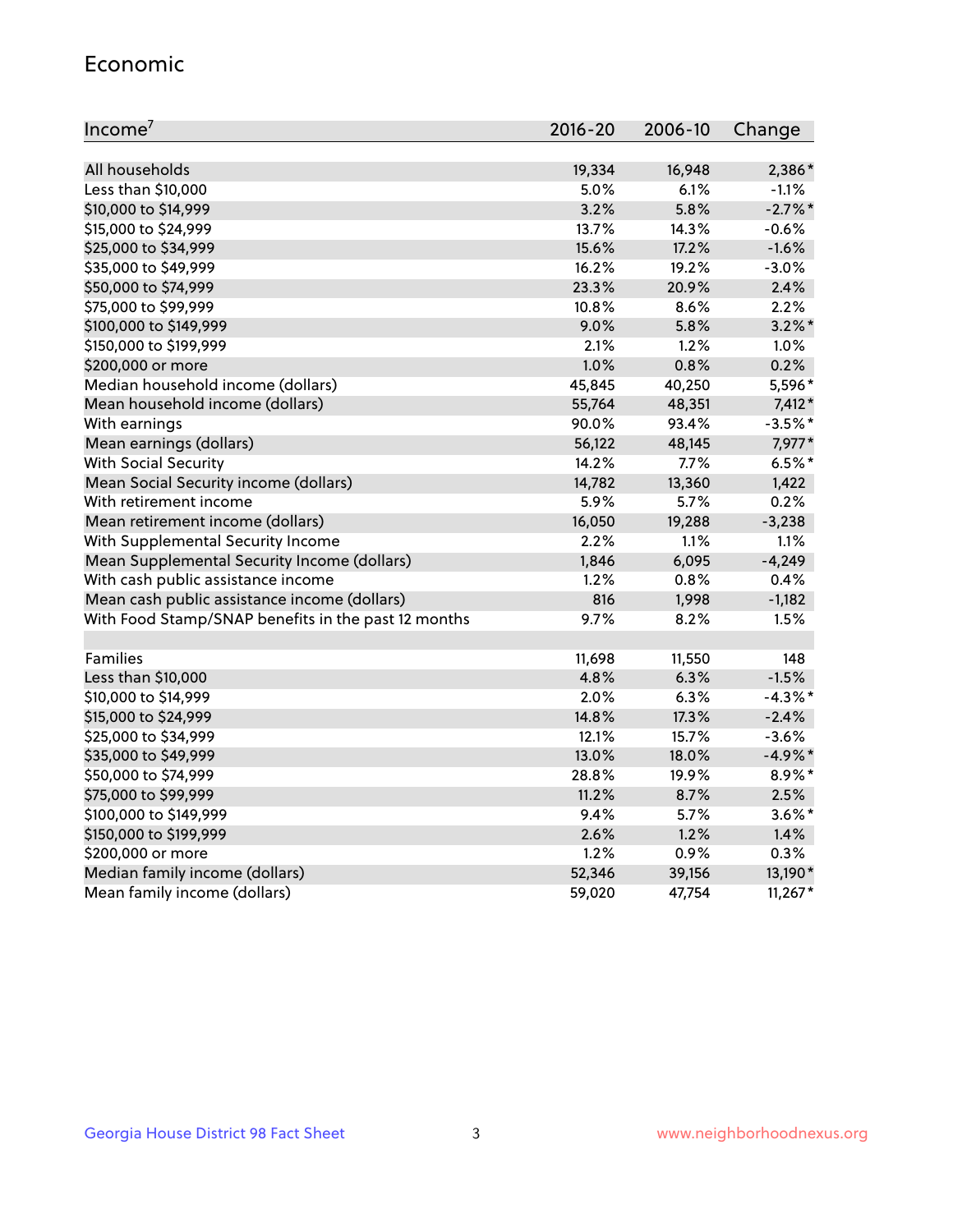## Economic, continued...

| Income, continued <sup>8</sup>                                        | $2016 - 20$ | 2006-10 | Change     |
|-----------------------------------------------------------------------|-------------|---------|------------|
|                                                                       |             |         |            |
| Nonfamily households                                                  | 7,636       | 5,398   | $2,238*$   |
| Median nonfamily income (dollars)                                     | 36,729      | 37,408  | -679       |
| Mean nonfamily income (dollars)                                       | 46,393      | 43,872  | 2,520      |
| Median earnings for workers (dollars)                                 | 28,442      | 20,712  | 7,729*     |
| Median earnings for male full-time, year-round workers                | 32,674      | 29,090  | 3,584*     |
| (dollars)                                                             |             |         |            |
| Median earnings for female full-time, year-round workers<br>(dollars) | 29,425      | 26,871  | 2,555*     |
| Per capita income (dollars)                                           | 20,405      | 16,219  | $4,187*$   |
|                                                                       |             |         |            |
| Families and People Below Poverty Level <sup>9</sup>                  | 2016-20     | 2006-10 | Change     |
|                                                                       |             |         |            |
| <b>All families</b>                                                   | 17.9%       | 19.8%   | $-1.9%$    |
| With related children under 18 years                                  | 24.9%       | 27.3%   | $-2.4%$    |
| With related children under 5 years only                              | 17.4%       | 34.3%   | $-16.9%$   |
| Married couple families                                               | 12.7%       | 15.4%   | $-2.7%$    |
| With related children under 18 years                                  | 18.8%       | 20.5%   | $-1.7%$    |
| With related children under 5 years only                              | 2.0%        | 29.2%   | $-27.2%$   |
| Families with female householder, no husband present                  | 33.0%       | 33.6%   | $-0.6%$    |
| With related children under 18 years                                  | 44.7%       | 40.9%   | 3.8%       |
| With related children under 5 years only                              | 60.0%       | 62.0%   | $-2.1%$    |
|                                                                       | 20.1%       | 23.2%   | $-3.1%$    |
| All people                                                            | 33.2%       | 31.8%   | 1.4%       |
| Under 18 years                                                        |             |         |            |
| Related children under 18 years                                       | 33.2%       | 31.4%   | 1.8%       |
| Related children under 5 years                                        | 31.7%       | 36.2%   | $-4.5%$    |
| Related children 5 to 17 years                                        | 33.7%       | 28.7%   | 5.0%       |
| 18 years and over                                                     | 15.2%       | 19.7%   | $-4.5%$ *  |
| 18 to 64 years                                                        | 15.3%       | 19.9%   | $-4.6\%$ * |
| 65 years and over                                                     | 14.5%       | 16.0%   | $-1.5%$    |
| People in families                                                    | 20.9%       | 22.5%   | $-1.6%$    |
| Unrelated individuals 15 years and over                               | 17.3%       | 25.9%   | $-8.7\%$ * |
| Non-Hispanic white people                                             | 12.9%       | 8.4%    | 4.5%       |
| Black or African-American people                                      | 19.8%       | 18.0%   | 1.7%       |
|                                                                       | 20.4%       |         | 8.9%       |
| Asian people                                                          |             | 11.5%   |            |
| Hispanic or Latino people                                             | 21.6%       | 30.9%   | $-9.3\%$ * |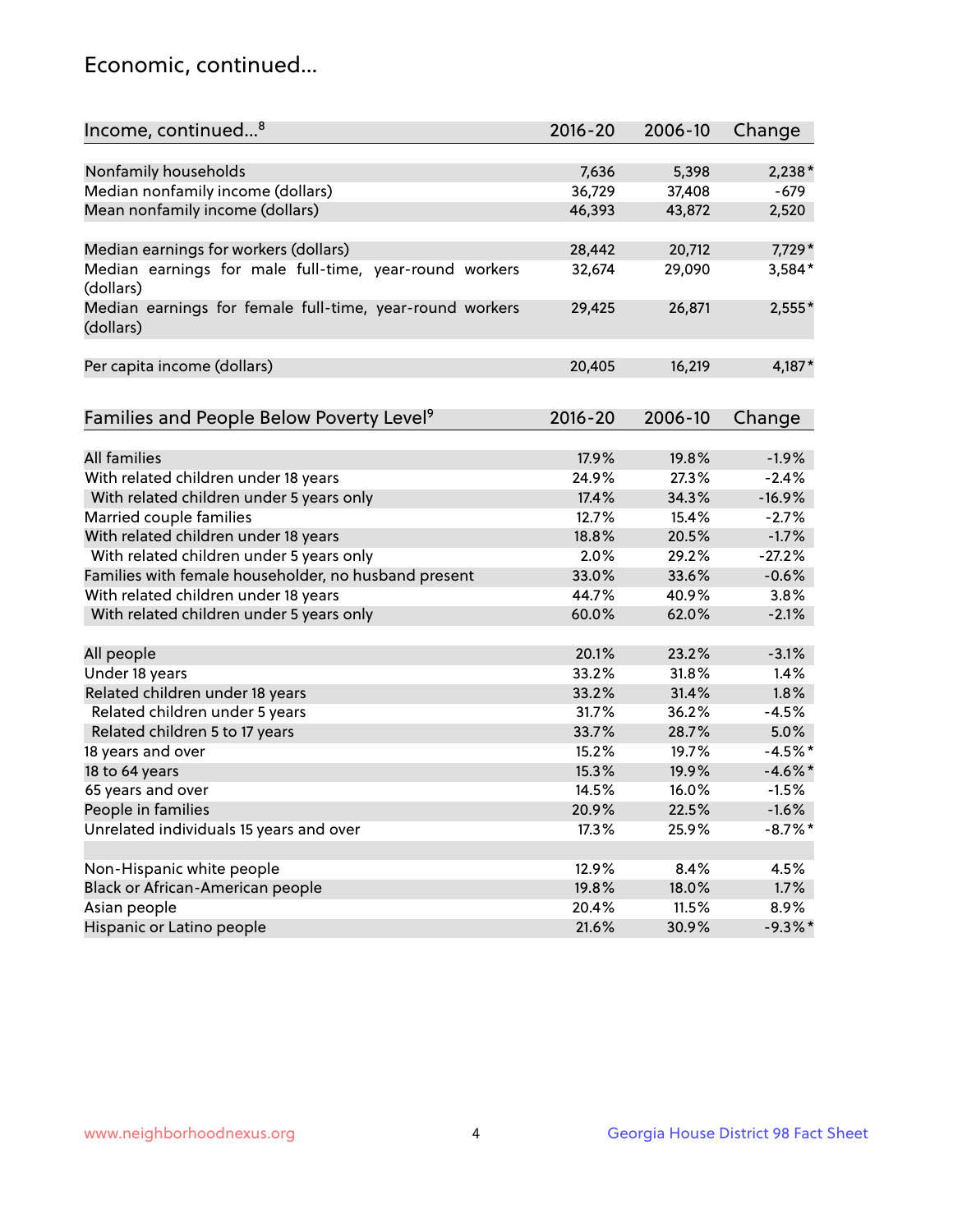## Employment

| Employment Status <sup>10</sup>                                             | $2016 - 20$ | 2006-10 | Change      |
|-----------------------------------------------------------------------------|-------------|---------|-------------|
|                                                                             |             |         |             |
| Population 16 years and over                                                | 42,465      | 38,897  | $3,568*$    |
| In labor force                                                              | 70.8%       | 77.1%   | $-6.3\%$ *  |
| Civilian labor force                                                        | 70.7%       | 77.1%   | $-6.4\%$ *  |
| Employed                                                                    | 68.5%       | 69.6%   | $-1.1%$     |
| Unemployed                                                                  | 2.3%        | 7.5%    | $-5.2%$     |
| <b>Armed Forces</b>                                                         | 0.1%        | 0.0%    | 0.1%        |
| Not in labor force                                                          | 29.2%       | 22.9%   | $6.3\%$ *   |
| Civilian labor force                                                        |             |         |             |
|                                                                             | 30,029      | 29,979  | 50          |
| <b>Unemployment Rate</b>                                                    | 3.2%        | 9.7%    | $-6.5%$     |
| Females 16 years and over                                                   | 20,509      | 17,894  | $2,615*$    |
| In labor force                                                              | 60.0%       | 66.5%   | $-6.5%$     |
| Civilian labor force                                                        | 60.0%       | 66.5%   | $-6.5%$     |
| Employed                                                                    | 57.2%       | 58.0%   | $-0.8%$     |
|                                                                             |             |         |             |
| Own children of the householder under 6 years                               | 5,083       | 6,246   | $-1,163*$   |
| All parents in family in labor force                                        | 40.2%       | 54.2%   | $-14.0\%$ * |
| Own children of the householder 6 to 17 years                               | 10,035      | 8,232   | $1,803*$    |
| All parents in family in labor force                                        | 58.4%       | 74.9%   | $-16.4\%$ * |
|                                                                             |             |         |             |
| Industry <sup>11</sup>                                                      | $2016 - 20$ | 2006-10 | Change      |
|                                                                             |             |         |             |
| Civilian employed population 16 years and over                              | 29,071      | 27,064  | 2,007       |
| Agriculture, forestry, fishing and hunting, and mining                      | 0.3%        | 0.2%    | 0.1%        |
| Construction                                                                | 23.0%       | 24.9%   | $-1.9%$     |
| Manufacturing                                                               | 8.2%        | 8.5%    | $-0.4%$     |
| Wholesale trade                                                             | 3.3%        | 3.1%    | 0.2%        |
| Retail trade                                                                | 11.7%       | 12.4%   | $-0.7%$     |
| Transportation and warehousing, and utilities                               | 6.2%        | 5.0%    | 1.2%        |
| Information                                                                 | 1.3%        | 1.9%    | $-0.6%$     |
| Finance and insurance, and real estate and rental and leasing               | 3.3%        | 4.4%    | $-1.1%$     |
| Professional, scientific, and management, and administrative                | 13.9%       | 11.8%   | 2.1%        |
| and waste management services                                               |             |         |             |
| Educational services, and health care and social assistance                 | 9.5%        | 9.2%    | 0.3%        |
| Arts, entertainment, and recreation, and accommodation and<br>food services | 9.3%        | 8.9%    | 0.5%        |
| Other services, except public administration                                | 7.3%        | 7.9%    | $-0.6%$     |
| Public administration                                                       | 2.7%        | 1.7%    | 0.9%        |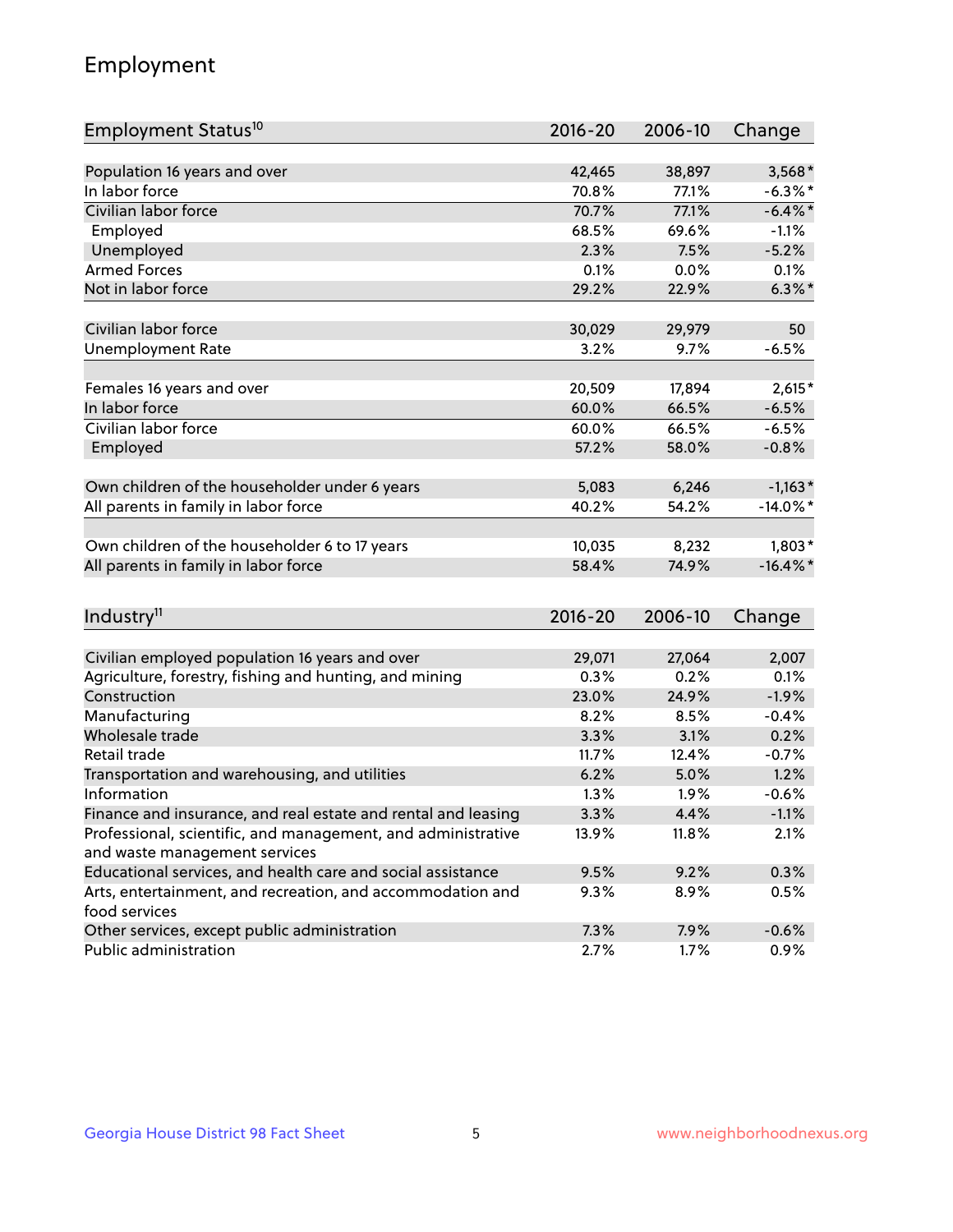## Employment, continued...

| Occupation <sup>12</sup>                                     | $2016 - 20$ | 2006-10 | Change     |
|--------------------------------------------------------------|-------------|---------|------------|
|                                                              |             |         |            |
| Civilian employed population 16 years and over               | 29,071      | 27,064  | 2,007      |
| Management, business, science, and arts occupations          | 19.4%       | 16.8%   | $2.6\%$ *  |
| Service occupations                                          | 23.4%       | 20.2%   | $3.2\%$ *  |
| Sales and office occupations                                 | 16.6%       | 19.7%   | $-3.1\%$ * |
| Natural<br>construction,<br>and<br>resources,<br>maintenance | 25.2%       | 27.7%   | $-2.5%$    |
| occupations                                                  |             |         |            |
| Production, transportation, and material moving occupations  | 15.4%       | 15.6%   | $-0.2%$    |
| Class of Worker <sup>13</sup>                                | $2016 - 20$ | 2006-10 | Change     |
|                                                              |             |         |            |
| Civilian employed population 16 years and over               | 29,071      | 27,064  | 2,007      |
| Private wage and salary workers                              | 88.3%       | 89.0%   | $-0.6%$    |
| Government workers                                           | 5.8%        | 5.3%    | 0.6%       |
| Self-employed in own not incorporated business workers       | 5.7%        | 5.5%    | 0.2%       |
| Unpaid family workers                                        | 0.1%        | 0.2%    | $-0.1%$    |
| Job Flows <sup>14</sup>                                      | 2019        | 2010    | Change     |
|                                                              |             |         |            |
| Total Jobs in district                                       | 17,238      | 13,938  | 3,300      |
| Held by residents of district                                | 5.8%        | 4.6%    | 1.3%       |
| Held by non-residents of district                            | 94.2%       | 95.4%   | $-1.3%$    |
| Jobs by Industry Sector <sup>15</sup>                        | 2019        | 2010    |            |
|                                                              |             |         | Change     |
| Total Jobs in district                                       | 17,238      | 13,938  | 3,300      |
| Goods Producing sectors                                      | 14.4%       | 14.9%   | $-0.4%$    |
| Trade, Transportation, and Utilities sectors                 | 20.1%       | 26.0%   | $-5.9%$    |
| All Other Services sectors                                   | 65.5%       | 59.1%   | 6.3%       |
|                                                              |             |         |            |
| Total Jobs in district held by district residents            | 1,008       | 635     | 373        |
| <b>Goods Producing sectors</b>                               | 21.3%       | 15.9%   | 5.4%       |
| Trade, Transportation, and Utilities sectors                 | 17.7%       | 25.2%   | $-7.5%$    |
| All Other Services sectors                                   | 61.0%       | 58.9%   | 2.1%       |
|                                                              |             |         |            |
| Jobs by Earnings <sup>16</sup>                               | 2019        | 2010    | Change     |
|                                                              |             |         |            |
| Total Jobs in district                                       | 17,238      | 13,938  | 3,300      |
| Jobs with earnings \$1250/month or less                      | 22.6%       | 20.6%   | 2.0%       |
| Jobs with earnings \$1251/month to \$3333/month              | 35.0%       | 40.3%   | $-5.3%$    |
| Jobs with earnings greater than \$3333/month                 | 42.4%       | 39.1%   | 3.3%       |
|                                                              |             |         |            |
| Total Jobs in district held by district residents            | 1,008       | 635     | 373        |
| Jobs with earnings \$1250/month or less                      | 28.1%       | 31.5%   | $-3.4%$    |
| Jobs with earnings \$1251/month to \$3333/month              | 50.2%       | 51.3%   | $-1.1%$    |
| Jobs with earnings greater than \$3333/month                 | 21.7%       | 17.2%   | 4.6%       |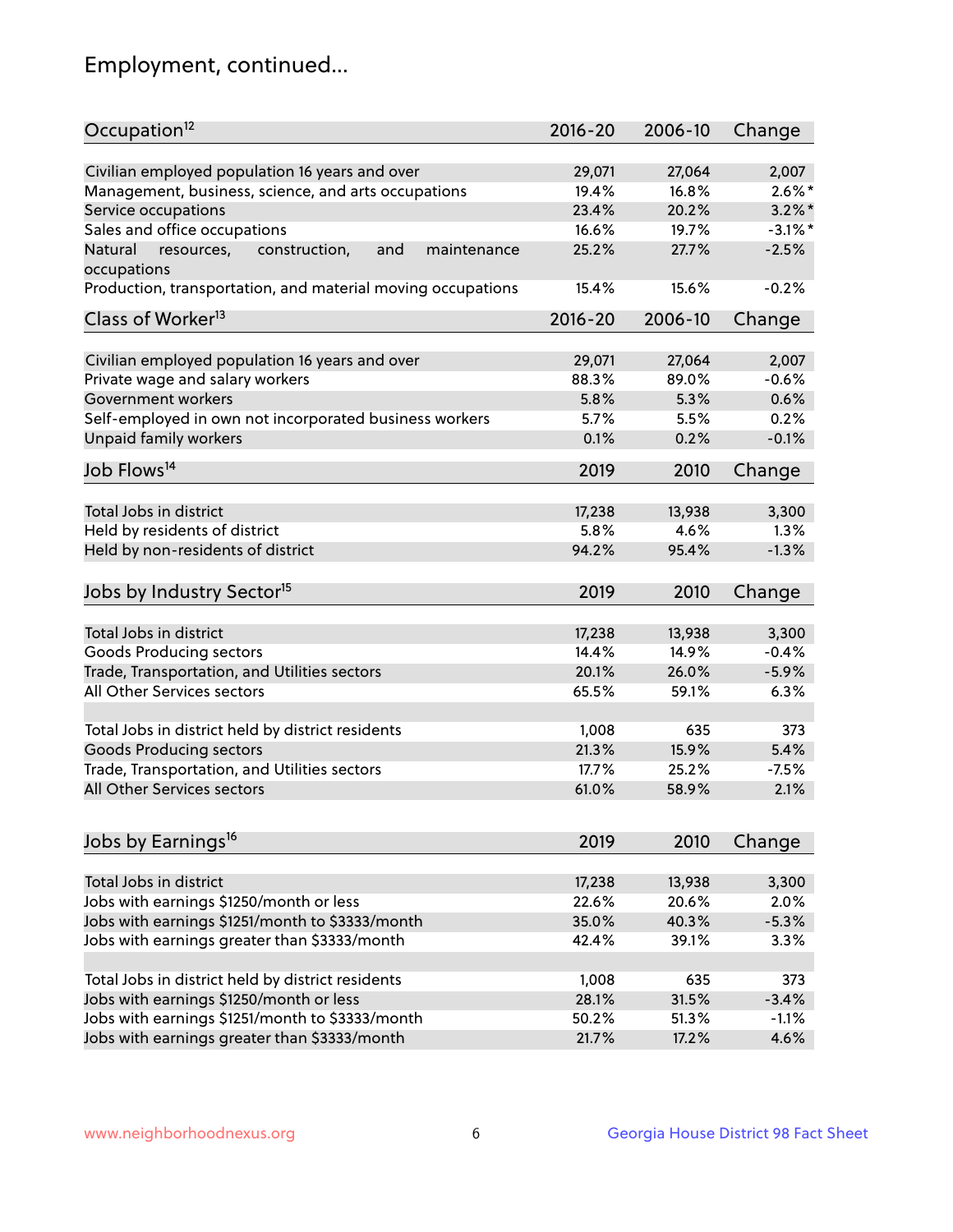## Employment, continued...

| 3,300   |
|---------|
| 0.4%    |
| $-7.0%$ |
| 6.6%    |
|         |
| 373     |
| 5.8%    |
| $-8.6%$ |
| 2.8%    |
|         |

#### Education

| School Enrollment <sup>18</sup>                | $2016 - 20$ | 2006-10 | Change    |
|------------------------------------------------|-------------|---------|-----------|
|                                                |             |         |           |
| Population 3 years and over enrolled in school | 14,984      | 12,695  | $2,289*$  |
| Nursery school, preschool                      | 4.1%        | 4.8%    | $-0.7%$   |
| Kindergarten                                   | 6.6%        | 8.5%    | $-1.9%$   |
| Elementary school (grades 1-8)                 | 46.4%       | 47.4%   | $-1.0%$   |
| High school (grades 9-12)                      | 21.3%       | 19.5%   | 1.8%      |
| College or graduate school                     | 21.6%       | 19.8%   | $1.8\%$   |
| Educational Attainment <sup>19</sup>           | $2016 - 20$ | 2006-10 | Change    |
|                                                |             |         |           |
| Population 25 years and over                   | 34,395      | 31,515  | 2,880*    |
| Less than 9th grade                            | 20.4%       | 23.2%   | $-2.8%$   |
| 9th to 12th grade, no diploma                  | 11.1%       | 9.4%    | 1.6%      |
| High school graduate (includes equivalency)    | 27.1%       | 23.5%   | $3.6\%$ * |
| Some college, no degree                        | 14.2%       | 16.4%   | $-2.1%$   |
| Associate's degree                             | 8.9%        | 8.6%    | 0.3%      |
| Bachelor's degree                              | 12.4%       | 14.9%   | $-2.5%$ * |
| Graduate or professional degree                | 5.8%        | 4.0%    | $1.8\%$   |
|                                                |             |         |           |
| Percent high school graduate or higher         | 68.5%       | 67.4%   | 1.1%      |
| Percent bachelor's degree or higher            | 18.3%       | 18.9%   | $-0.6%$   |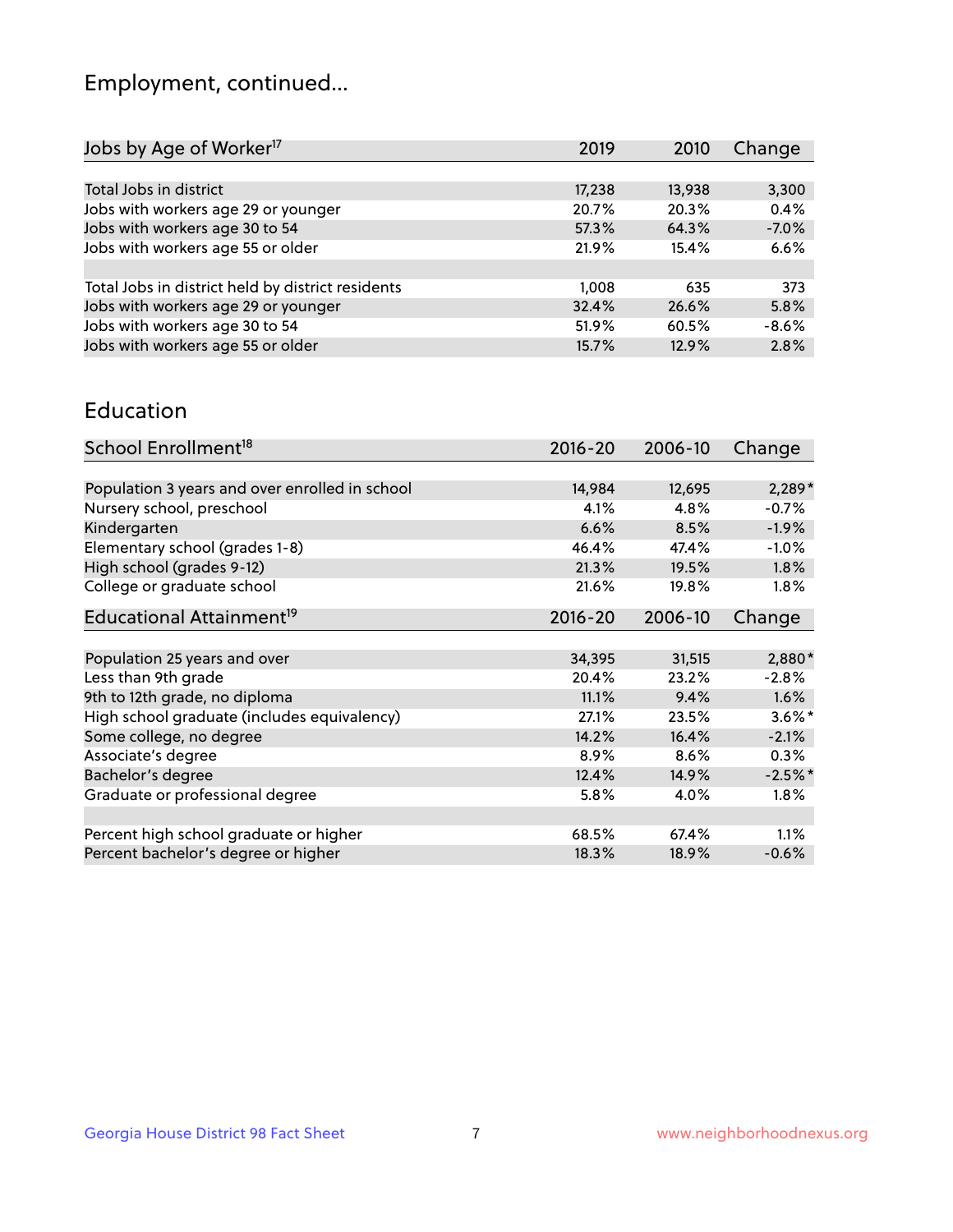## Housing

| Households by Type <sup>20</sup>                     | 2016-20     | 2006-10 | Change     |
|------------------------------------------------------|-------------|---------|------------|
|                                                      |             |         |            |
| <b>Total households</b>                              | 19,334      | 16,948  | 2,386*     |
| Family households (families)                         | 60.5%       | 68.2%   | $-7.6\%$ * |
| With own children under 18 years                     | 34.3%       | 39.9%   | $-5.6\%$ * |
| Married-couple family                                | 37.8%       | 42.6%   | $-4.8\%$ * |
| With own children of the householder under 18 years  | 20.7%       | 24.4%   | $-3.7\%$ * |
| Male householder, no wife present, family            | 7.1%        | 11.1%   | $-4.0\%$ * |
| With own children of the householder under 18 years  | 4.3%        | 4.9%    | $-0.6%$    |
| Female householder, no husband present, family       | 15.6%       | 14.4%   | $1.1\%$    |
| With own children of the householder under 18 years  | 9.3%        | 10.6%   | $-1.3%$    |
| Nonfamily households                                 | 39.5%       | 31.8%   | $7.6\%$ *  |
| Householder living alone                             | 32.3%       | 22.8%   | $9.5%$ *   |
| 65 years and over                                    | 3.6%        | 2.6%    | 1.1%       |
|                                                      |             |         |            |
| Households with one or more people under 18 years    | 39.0%       | 43.7%   | $-4.7%$ *  |
| Households with one or more people 65 years and over | 11.3%       | 7.9%    | $3.4\%$ *  |
|                                                      |             |         |            |
| Average household size                               | 2.92        | 3.11    | $-0.20*$   |
| Average family size                                  | 3.81        | 3.59    | 0.22       |
|                                                      |             |         |            |
| Housing Occupancy <sup>21</sup>                      | $2016 - 20$ | 2006-10 | Change     |
|                                                      |             |         |            |
| Total housing units                                  | 20,451      | 19,786  | 666*       |
| Occupied housing units                               | 94.5%       | 85.7%   | $8.9\%*$   |
| Vacant housing units                                 | 5.5%        | 14.3%   | $-8.9\%*$  |
|                                                      |             |         |            |
| Homeowner vacancy rate                               | 0.0         | 5.1     | $-5.1$     |
| Rental vacancy rate                                  | 4.8         | 14.1    | $-9.4*$    |
|                                                      |             |         |            |
| Units in Structure <sup>22</sup>                     | $2016 - 20$ | 2006-10 | Change     |
|                                                      |             |         |            |
| Total housing units                                  | 20,451      | 19,786  | 666*       |
| 1-unit, detached                                     | 39.0%       | 39.9%   | $-0.9%$    |
| 1-unit, attached                                     | 9.2%        | 9.4%    | $-0.2%$    |
| 2 units                                              | 3.8%        | 2.8%    | 0.9%       |
| 3 or 4 units                                         | 4.6%        | 5.3%    | $-0.7%$    |
| 5 to 9 units                                         | 9.5%        | 14.1%   | $-4.6\%$ * |
| 10 to 19 units                                       | 17.4%       | 18.0%   | $-0.6%$    |
| 20 or more units                                     | 14.8%       | 7.9%    | $6.8\%$ *  |
| Mobile home                                          | 1.4%        | 2.5%    | $-1.1%$    |
|                                                      |             |         |            |
| Boat, RV, van, etc.                                  | 0.2%        | 0.0%    | 0.2%       |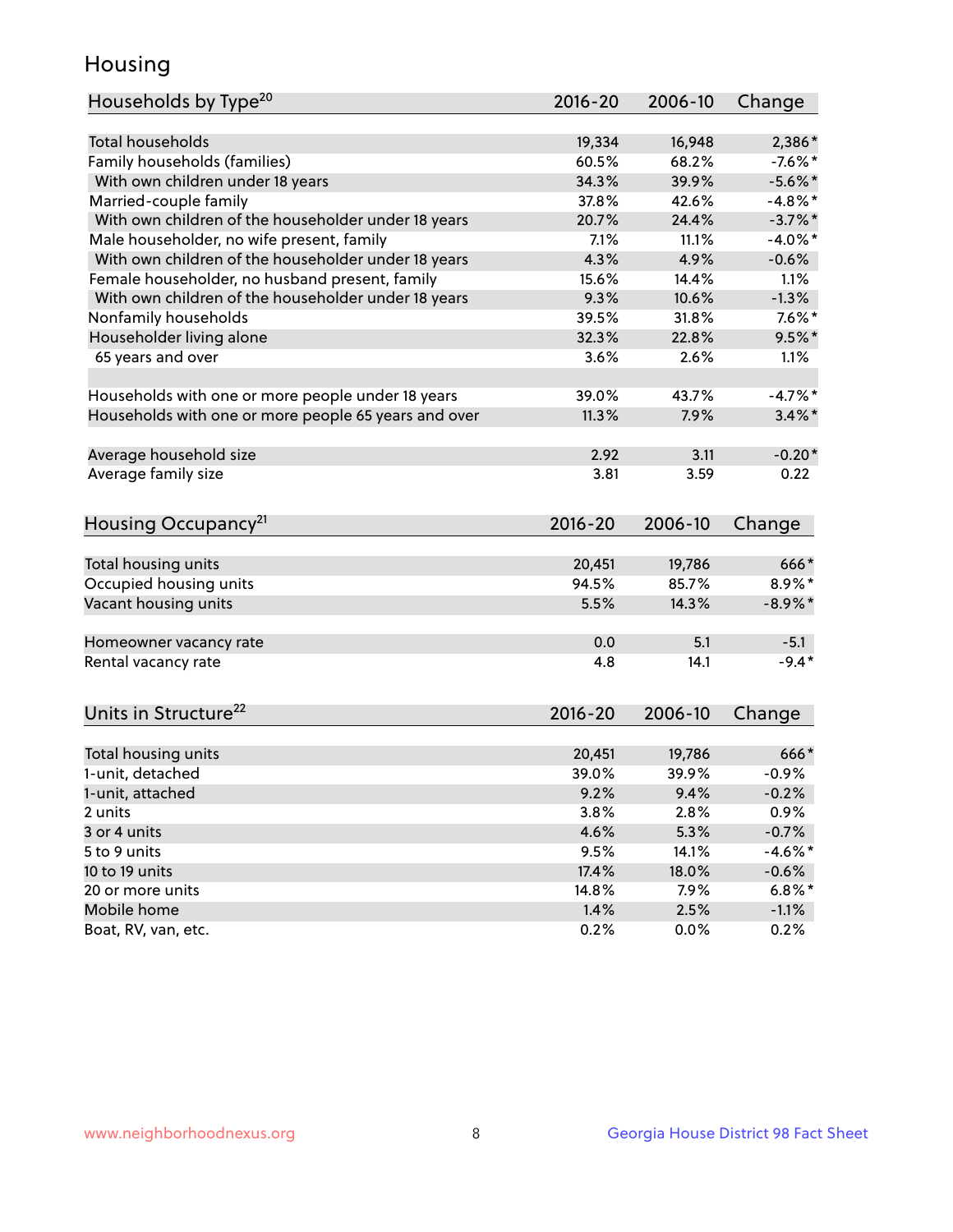## Housing, Continued...

| Year Structure Built <sup>23</sup>             | 2016-20     | 2006-10 | Change      |
|------------------------------------------------|-------------|---------|-------------|
| Total housing units                            | 20,451      | 19,786  | 666*        |
| Built 2014 or later                            | 2.1%        | (X)     | (X)         |
| Built 2010 to 2013                             | 0.9%        | (X)     | (X)         |
| Built 2000 to 2009                             | 9.6%        | 8.7%    | 0.9%        |
| Built 1990 to 1999                             | 18.2%       | 18.7%   | $-0.5%$     |
| Built 1980 to 1989                             | 46.7%       | 47.1%   | $-0.4%$     |
| Built 1970 to 1979                             | 15.0%       | 19.5%   | $-4.5%$ *   |
| Built 1960 to 1969                             | 6.5%        | 5.2%    | 1.3%        |
| Built 1950 to 1959                             | 0.4%        | 0.5%    | $-0.1%$     |
| Built 1940 to 1949                             | 0.4%        | 0.2%    | 0.3%        |
| Built 1939 or earlier                          | 0.1%        | 0.2%    | $-0.1%$     |
| Housing Tenure <sup>24</sup>                   | $2016 - 20$ | 2006-10 | Change      |
|                                                |             |         |             |
| Occupied housing units                         | 19,334      | 16,948  | 2,386*      |
| Owner-occupied                                 | 32.1%       | 42.5%   | $-10.4\%$ * |
| Renter-occupied                                | 67.9%       | 57.5%   | 10.4%*      |
| Average household size of owner-occupied unit  | 3.09        | 2.97    | 0.13        |
| Average household size of renter-occupied unit | 2.83        | 3.22    | $-0.39*$    |
| Residence 1 Year Ago <sup>25</sup>             | $2016 - 20$ | 2006-10 | Change      |
| Population 1 year and over                     | 55,604      | 51,613  | 3,992*      |
| Same house                                     | 90.7%       | 75.1%   | 15.6%*      |
| Different house in the U.S.                    | 7.6%        | 23.8%   | $-16.2\%$ * |
| Same county                                    | 3.0%        | 16.0%   | $-13.0\%$ * |
| Different county                               | 4.6%        | 7.8%    | $-3.2\%$ *  |
| Same state                                     | 1.8%        | 4.9%    | $-3.2\%$ *  |
| Different state                                | 2.8%        | 2.8%    | $-0.0%$     |
| Abroad                                         | 1.7%        | 1.1%    | 0.7%        |
| Value of Housing Unit <sup>26</sup>            | 2016-20     | 2006-10 | Change      |
| Owner-occupied units                           | 6,199       | 7,201   | $-1,002*$   |
| Less than \$50,000                             | 5.5%        | 3.2%    | 2.4%        |
| \$50,000 to \$99,999                           | 10.4%       | 11.4%   | $-1.0%$     |
| \$100,000 to \$149,999                         | 25.2%       | 36.4%   | $-11.3\%$ * |
| \$150,000 to \$199,999                         | 27.5%       | 31.6%   | $-4.1%$     |
| \$200,000 to \$299,999                         | 25.8%       | 15.0%   | 10.9%*      |
| \$300,000 to \$499,999                         | 4.3%        | 2.0%    | 2.4%        |
| \$500,000 to \$999,999                         | 0.4%        | 0.2%    | 0.2%        |
| \$1,000,000 or more                            | 0.8%        | 0.3%    | 0.5%        |
| Median (dollars)                               | 162,264     | 148,974 | 13,290*     |
| Mortgage Status <sup>27</sup>                  | $2016 - 20$ | 2006-10 | Change      |
|                                                |             |         |             |
| Owner-occupied units                           | 6,199       | 7,201   | $-1,002*$   |
| Housing units with a mortgage                  | 66.6%       | 85.9%   | $-19.3%$ *  |
| Housing units without a mortgage               | 33.4%       | 14.1%   | 19.3%*      |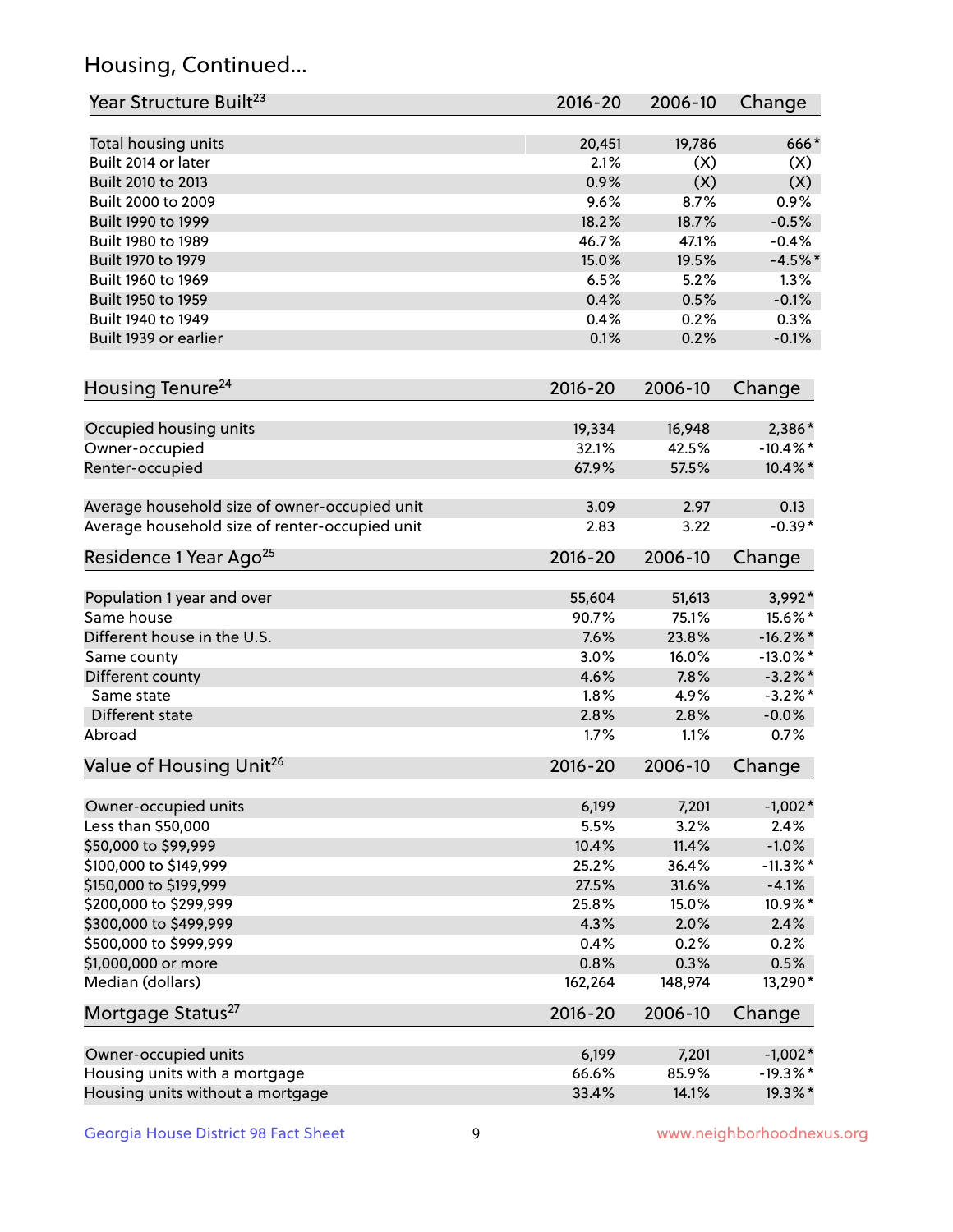## Housing, Continued...

| Selected Monthly Owner Costs <sup>28</sup>                                            | 2016-20 | 2006-10 | Change      |
|---------------------------------------------------------------------------------------|---------|---------|-------------|
| Housing units with a mortgage                                                         | 4,126   | 6,184   | $-2,058*$   |
| Less than \$300                                                                       | 0.2%    | 0.0%    | 0.2%        |
| \$300 to \$499                                                                        | 0.3%    | 0.6%    | $-0.3%$     |
| \$500 to \$999                                                                        | 23.4%   | 15.1%   | 8.3%        |
| \$1,000 to \$1,499                                                                    | 51.1%   | 46.6%   | 4.5%        |
| \$1,500 to \$1,999                                                                    | 20.0%   | 26.3%   | $-6.3\%$ *  |
| \$2,000 to \$2,999                                                                    | 3.9%    | 11.4%   | $-7.6%$     |
| \$3,000 or more                                                                       | 1.2%    | 0.0%    | 1.2%        |
| Median (dollars)                                                                      | 1,282   | 1,376   | $-95*$      |
| Housing units without a mortgage                                                      | 2,073   | 1,017   | 1,056*      |
| Less than \$150                                                                       | 3.8%    | 0.4%    | 3.4%        |
| \$150 to \$249                                                                        | 14.1%   | 6.3%    | 7.8%        |
| \$250 to \$349                                                                        | 12.9%   | 24.4%   | $-11.5%$    |
| \$350 to \$499                                                                        | 35.1%   | 46.5%   | $-11.4%$    |
| \$500 to \$699                                                                        | 23.7%   | 20.4%   | 3.3%        |
| \$700 or more                                                                         | 10.4%   | 2.0%    | 8.5%        |
| Median (dollars)                                                                      | 438     | 399     | $39*$       |
| Selected Monthly Owner Costs as a Percentage of<br>Household Income <sup>29</sup>     |         |         | Change      |
| Housing units with a mortgage (excluding units where<br>SMOCAPI cannot be computed)   | 4,111   | 6,135   | $-2,024*$   |
| Less than 20.0 percent                                                                | 39.9%   | 20.3%   | 19.6%*      |
| 20.0 to 24.9 percent                                                                  | 13.7%   | 10.6%   | 3.2%        |
| 25.0 to 29.9 percent                                                                  | 11.6%   | 17.3%   | $-5.6\%$ *  |
| 30.0 to 34.9 percent                                                                  | 7.5%    | 11.8%   | $-4.3\%$ *  |
| 35.0 percent or more                                                                  | 27.2%   | 40.0%   | $-12.8\%$ * |
| Not computed                                                                          | 15      | 49      | $-34$       |
| Housing unit without a mortgage (excluding units where<br>SMOCAPI cannot be computed) | 2,058   | 995     | 1,063       |
| Less than 10.0 percent                                                                | 57.9%   | 47.2%   | 10.8%       |
| 10.0 to 14.9 percent                                                                  | 20.1%   | 16.7%   | 3.4%        |
| 15.0 to 19.9 percent                                                                  | 10.3%   | 16.4%   | $-6.1%$     |
| 20.0 to 24.9 percent                                                                  | 3.7%    | 7.0%    | $-3.3%$     |
| 25.0 to 29.9 percent                                                                  | 2.1%    | 5.4%    | $-3.3%$     |
| 30.0 to 34.9 percent                                                                  | 1.0%    | $0.9\%$ | 0.1%        |
| 35.0 percent or more                                                                  | 4.9%    | 6.5%    | $-1.6%$     |
| Not computed                                                                          | 15      | 21      | $-7$        |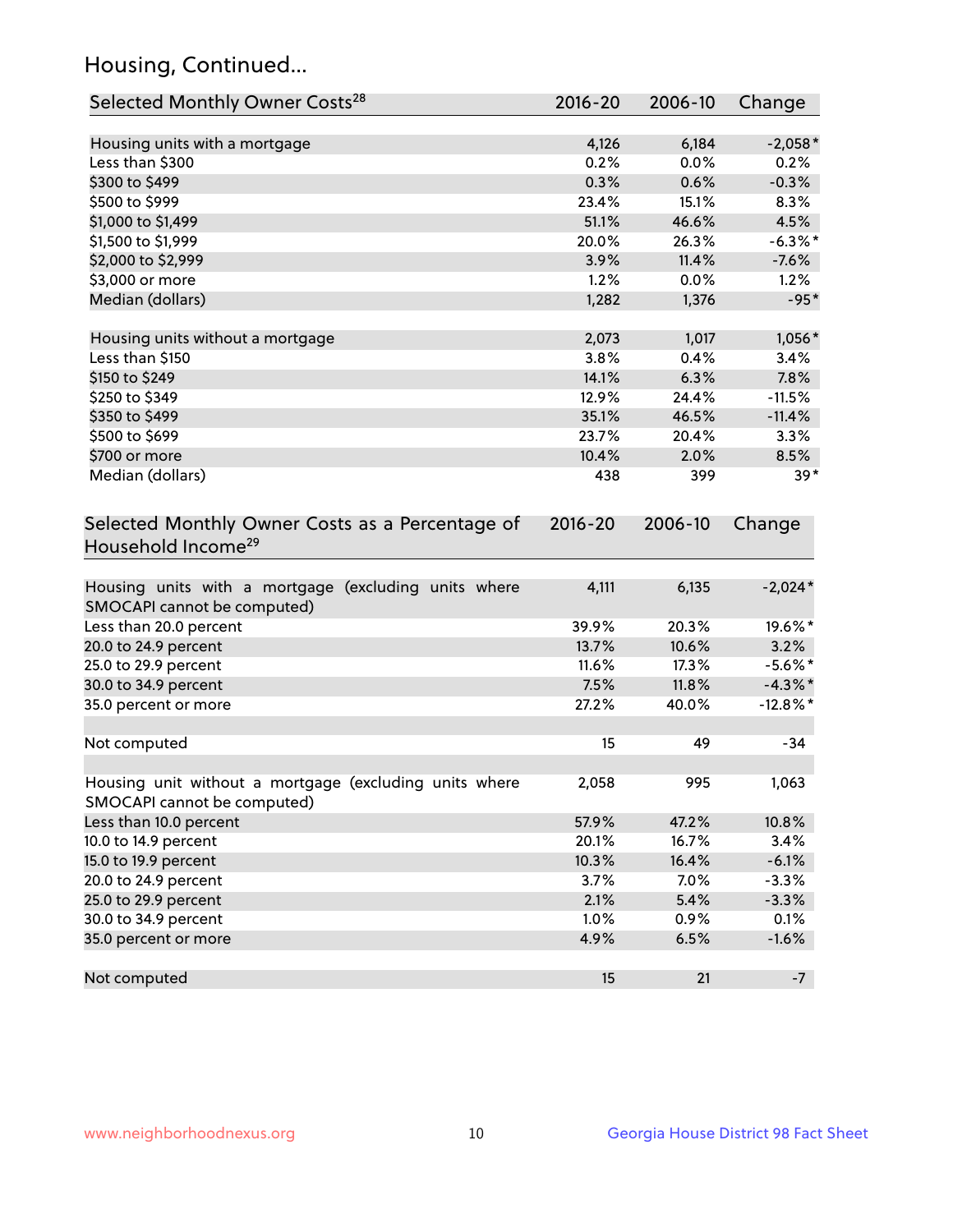## Housing, Continued...

| Gross Rent <sup>30</sup>   | $2016 - 20$ | 2006-10 | Change                 |
|----------------------------|-------------|---------|------------------------|
|                            |             |         |                        |
| Occupied units paying rent | 12,990      | 9,605   | 3,385*                 |
| Less than \$200            | 0.1%        | $0.0\%$ | 0.1%                   |
| \$200 to \$499             | 0.9%        | 0.8%    | 0.1%                   |
| \$500 to \$749             | 2.3%        | 22.4%   | $-20.2\%$ <sup>*</sup> |
| \$750 to \$999             | 20.2%       | 50.5%   | $-30.2%$ *             |
| \$1,000 to \$1,499         | 62.4%       | 21.9%   | 40.5%*                 |
| \$1,500 to \$1,999         | 13.2%       | 3.9%    | $9.3\%$ *              |
| \$2,000 or more            | 0.9%        | 0.4%    | 0.5%                   |
| Median (dollars)           | 1,210       | 977     | $233*$                 |
|                            |             |         |                        |
| No rent paid               | 145         | 142     | 3                      |

| Gross Rent as a Percentage of Household Income <sup>31</sup>                   | $2016 - 20$ | 2006-10  | Change   |
|--------------------------------------------------------------------------------|-------------|----------|----------|
|                                                                                |             |          |          |
| Occupied units paying rent (excluding units where GRAPI<br>cannot be computed) | 12,579      | 9,340    | $3,239*$ |
| Less than 15.0 percent                                                         | 8.6%        | 9.7%     | $-1.1%$  |
| 15.0 to 19.9 percent                                                           | 10.0%       | 9.4%     | 0.5%     |
| 20.0 to 24.9 percent                                                           | 9.5%        | 13.3%    | $-3.8%$  |
| 25.0 to 29.9 percent                                                           | 12.9%       | 11.8%    | 1.1%     |
| 30.0 to 34.9 percent                                                           | 9.6%        | $11.0\%$ | $-1.4%$  |
| 35.0 percent or more                                                           | 49.5%       | 44.9%    | 4.6%     |
|                                                                                |             |          |          |
| Not computed                                                                   | 556         | 407      | 149      |

## Transportation

| Commuting to Work <sup>32</sup>           | 2016-20 | 2006-10 | Change     |
|-------------------------------------------|---------|---------|------------|
|                                           |         |         |            |
| Workers 16 years and over                 | 27,526  | 26,320  | 1,206      |
| Car, truck, or van - drove alone          | 66.7%   | 59.3%   | $7.4\%$ *  |
| Car, truck, or van - carpooled            | 24.0%   | 23.7%   | 0.4%       |
| Public transportation (excluding taxicab) | $1.2\%$ | 1.5%    | $-0.2%$    |
| Walked                                    | 1.6%    | 1.9%    | $-0.3%$    |
| Other means                               | 2.6%    | 11.4%   | $-8.8\%$ * |
| Worked at home                            | 3.9%    | 2.4%    | $1.5\%$ *  |
|                                           |         |         |            |
| Mean travel time to work (minutes)        | 33.4    | 33.5    | $-0.1$     |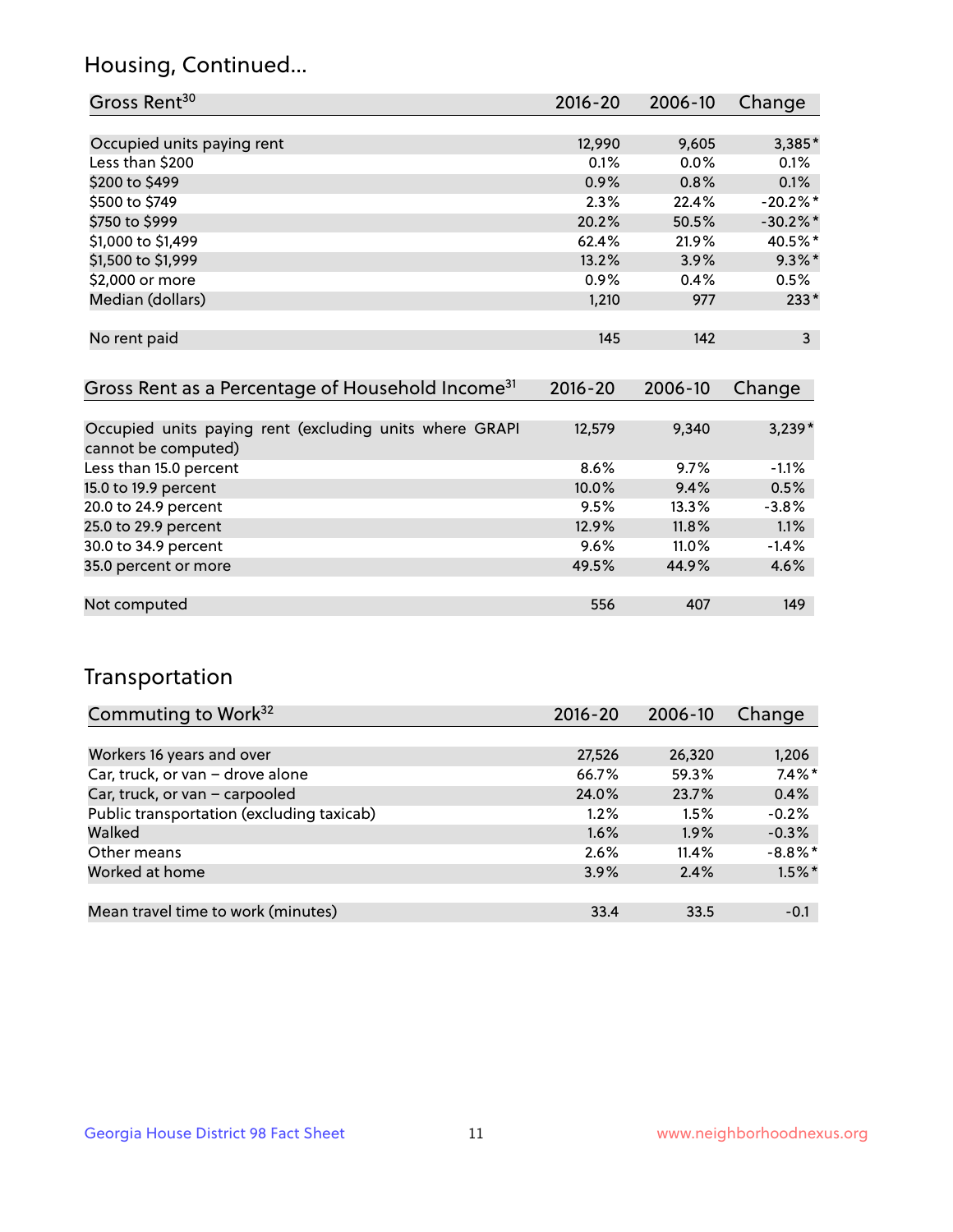## Transportation, Continued...

| Vehicles Available <sup>33</sup> | $2016 - 20$ | 2006-10 | Change     |
|----------------------------------|-------------|---------|------------|
|                                  |             |         |            |
| Occupied housing units           | 19,334      | 16,948  | $2,386*$   |
| No vehicles available            | 6.8%        | 8.2%    | $-1.4%$    |
| 1 vehicle available              | 46.9%       | 38.3%   | $8.7\%$ *  |
| 2 vehicles available             | 30.5%       | 39.3%   | $-8.8\%$ * |
| 3 or more vehicles available     | 15.7%       | 14.2%   | 1.5%       |

#### Health

| Health Insurance coverage <sup>34</sup>                 | 2016-20 |
|---------------------------------------------------------|---------|
|                                                         |         |
| Civilian Noninstitutionalized Population                | 56,347  |
| With health insurance coverage                          | 60.2%   |
| With private health insurance coverage                  | 37.9%   |
| With public health coverage                             | 25.9%   |
| No health insurance coverage                            | 39.8%   |
| Civilian Noninstitutionalized Population Under 19 years | 16,307  |
| No health insurance coverage                            | 22.1%   |
| Civilian Noninstitutionalized Population 19 to 64 years | 37,008  |
| In labor force:                                         | 28,803  |
| Employed:                                               | 27,970  |
| With health insurance coverage                          | 51.9%   |
| With private health insurance coverage                  | 49.2%   |
| With public coverage                                    | 3.8%    |
| No health insurance coverage                            | 48.1%   |
| Unemployed:                                             | 833     |
| With health insurance coverage                          | 52.9%   |
| With private health insurance coverage                  | 46.0%   |
| With public coverage                                    | 6.9%    |
| No health insurance coverage                            | 47.1%   |
| Not in labor force:                                     | 8,205   |
| With health insurance coverage                          | 42.1%   |
| With private health insurance coverage                  | 28.1%   |
| With public coverage                                    | 15.3%   |
| No health insurance coverage                            | 57.9%   |